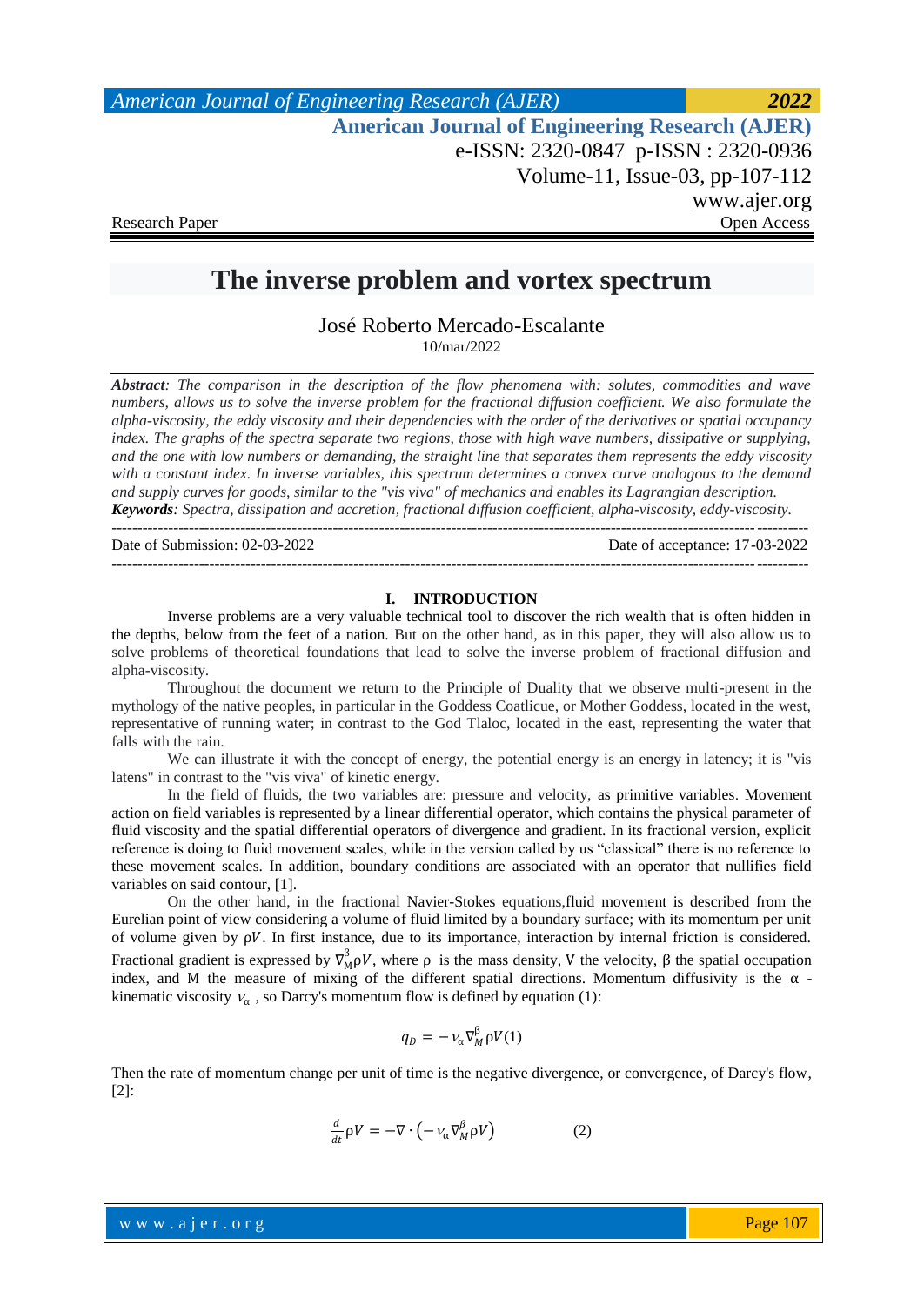In second instance, pressure variations contribution to fluid momentum changes through the force that causes the pressure gradient is taken into consideration, in such a way that the composition of the viscous friction stress and the hydrostatic pressure forms the tensor $\rho T = v_\alpha \nabla_M^{\beta} \rho V - \rho I$  and gives rise to the deformation law. Thus, the divergence of the stress  $\rho T$  is the change of momentum  $\frac{d}{dt} \rho V$  per unit of volume  $\nabla \cdot \rho T = \frac{d}{dt}$  $\frac{a}{dt} \rho V$ .

Next, an external potential force, per unit volume, of the type  $-\nabla \rho \phi$  is incorporated. Next, incompressibility is taken into account. Material derivative that constitutes the local variation with the advective is doing explicit. But the objectivity requirement needs the invariance under coordinate changes, so advective contribution must be modified and the vorticity term arises. Finally, if contribution to the inertial force of the term that contains vorticity is written in the right side of the equation as  $V \times \text{rot}V$ , this can be imagine as originated in an external force that dynamizes velocity fields evolution through its vorticity, entering into contradiction with the viscous force, while the other term is interpreted as a restriction that, along current lines, contains the Bernoulli equation:

$$
\frac{\partial}{\partial t}V = \nu_{\alpha} \nabla_M^{\beta} V + V \times rotV - \nabla \left( \frac{1}{2} (V \cdot V) + \frac{p}{\rho} + \phi \right)
$$
\n(3)

Authors also call the coefficient  $v_{\alpha}$  as the fractional viscosity, due to its units, and it can be compared with the turbulent viscosity of Boussinesq or the eddy-viscosity, and in this research, it will be establishing a relation between alpha-viscosity and eddy-viscosity. Those units are,  $[\nu_{\alpha}] \sim \frac{cm^{\alpha}}{s}$  $\frac{n^{\alpha}}{s}$ , so  $\left[\nu_{\alpha} \nabla_M^{\beta} \rho V\right] \sim \frac{cm}{s^2}$  $\frac{2m}{s^2}$ . Therefore, indexed Reynolds number emerges  $R_{\beta} = \frac{u l^{\beta}}{v}$  $\frac{\partial u}{\partial r}$ , being  $\beta$  the spatial occupation index [1], but the traditional Reynolds number is recovered through the relationship:  $R_{\beta} = \frac{ul}{v l^2}$  $\frac{ul}{v_{\alpha}l^{1-\beta}} = \frac{ul}{v_2}$  $\frac{u}{v_2}$ , that is, defining the relationship:  $v_\alpha = \frac{v_2}{l^{1-\alpha}}$  $\frac{v_2}{l^{1-\beta}},$ where the parameter  $l$  is understood as the average size of the vortices or the average distances between singularities.

An important approach in hydraulics, particularly in the problem of gauging, is the dynamic Saint-Venant equation, where the deformation tensor is described in equation (4), [3]:

$$
\rho \boldsymbol{T} = \left(\frac{v_2}{l^{1-\beta}}\right) \nabla^{1+\beta} \rho \boldsymbol{\nu} - p \boldsymbol{I} \tag{4}
$$

suffers the hydrostatic approach under the hypothesis that gradients are small and/or the length is too large, and is also known as "*gradually varied flow'*. But in addition, a second approach is that of the diffusive wave in Saint-Venant equation, in which it is reduced to the equality of the negative gradient of the water depth with the fractional hydraulic slope. And, in this context, four models for friction slope linked to Authors names are worth mentioning: Chézy, Weisbach-Darcy, Manning and Hagen-Poiseuille [3].

It is an experimental result that the ratio between frictional shear stress  $(\tau_f)$  and eddy-viscosity  $(v_{\varepsilon})$  is proportional to the ratio between shear velocity  $(u_f)$  and the distance of the boundary  $(l_1 = y)$ , in the turbulent

motion regime,  $\frac{\tau_f}{\rho v_{\varepsilon}} \propto \frac{u_f}{l_f}$  $\frac{u_f}{l_{\perp}} = \frac{\sqrt{\frac{\tau_0}{\rho}}}{y}$  $\frac{\rho}{y}$ , being k = 2.5 the proportionality constant,  $\rho$  the fluid density,  $\tau_0$  the same frictional stress at the boundary  $[4]$ .

We rely on an argument of scales variation and we contract the densities scale until locating us in a fluid of *'ideal gas type'* where viscosity is due to the product of an average velocity by a separation average length between molecules or average free path [4]. If then, in an inverse process, we expand densities scale until we locate ourselves again in a liquid, eddy-viscosity can be understood as the product of the mean velocity (*rms*,  $v'_{rms}$ ) by the length of vortices average size  $(l)$ .

## **II. DIFFUSION**

It is known that the change in time of a field can be represented by the anti-gradient of a flow, as in the case of Darcy flow in fluids. A more general notion is the Darcy fractional flux where it is proportional to the fractional anti-gradient of the same field. So, energy of the vortices of a certain wave number evolves by flowing into the vortices of the largest and successive wave number. Darcy flux is proportional to the fractional anti-gradient, of order β, of the energy of a certain level.

However, we want to compare some descriptive aspects of three phenomena: solutions, economics, and turbulence. In the case of solutions, the solute moves in a space of concentrations, from highest to lowest. Regarding demand in the economy, the price curve follows a Pareto distribution and the goods flow in a space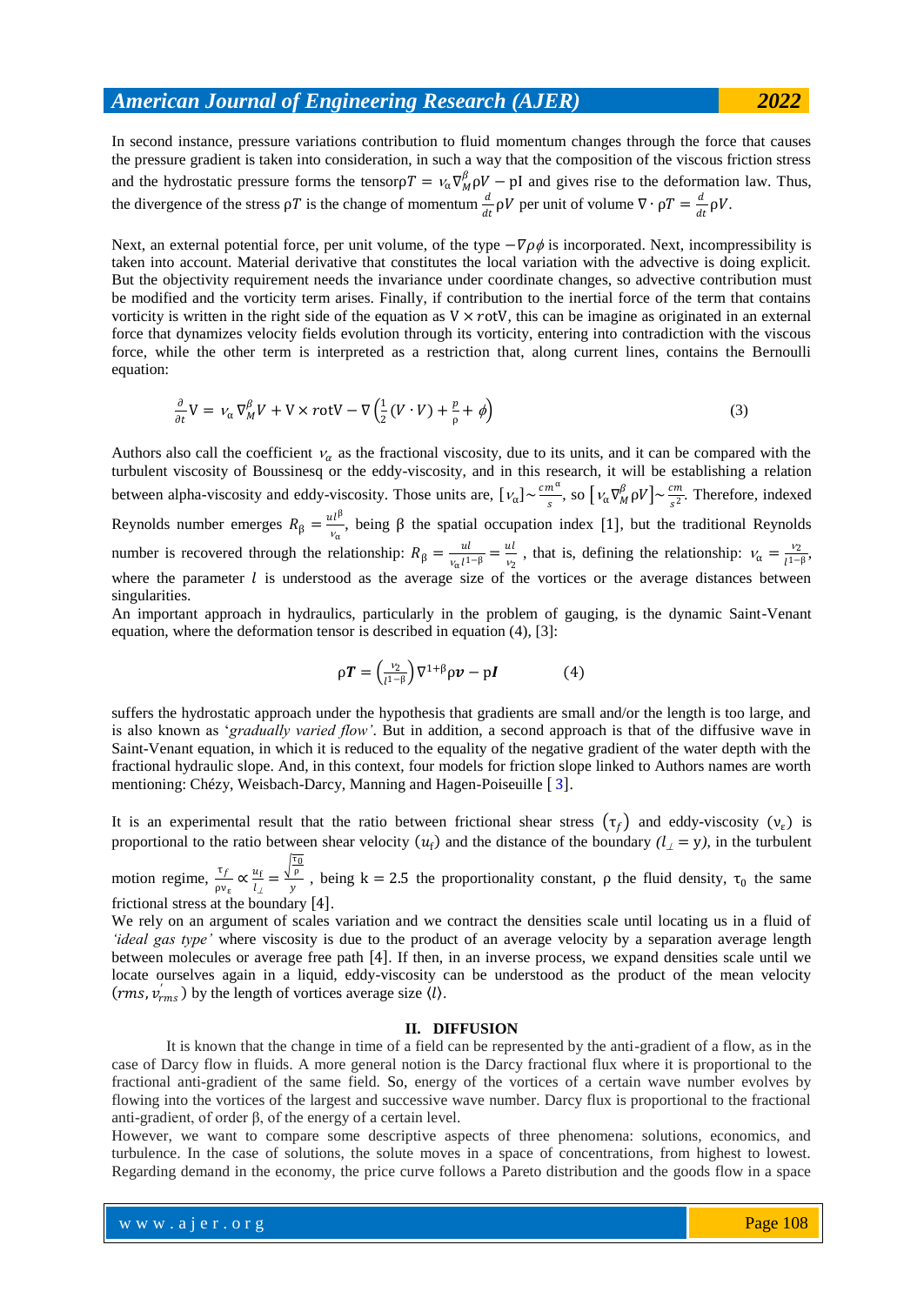of prices, from lowest to highest. In turn, in turbulence, energy flows in a space of scales, from lowest to highest wave number. Thus, on the horizontal, we represent solutes, merchandise, and energy, while on the vertical, we locate concentrations, prices, and wave numbers, [5].

The diffusion operator acts through its coefficient and the field variable, such as  $D(\partial/\partial x)$ ; for goods as  $D(\partial/\partial Q)$ , and for turbulence  $D(\partial/\partial E)$ . In the fractional case it is:  $D_{\beta}(\partial/\partial x^{\beta})$ ,  $D_{\beta}(\partial/\partial Q^{\beta})$ ,  $y D_{\beta}(\partial/\partial E^{\beta})$ .

So, the diffusion equation is: for solutions  $(\partial/\partial t)C_o = (-\partial/\partial x)q_D, q_D = D_\beta(-\partial^\beta/\partial x^\beta)C_o$ ; for goods  $\left(\partial/\partial t\right)P_d = \left(-\partial/\partial Q\right)q_D, q_D = D_\beta\left(-\partial^\beta/\partial Q^\beta\right)P_d$ ; and for turbulence,

$$
(\partial/\partial t)k = (-\partial/\partial E)q_D, q_D = D_{\beta}(-\partial^{\beta}/\partial E^{\beta})k.
$$
 (5)

We seek solutions of the form  $k = (K/K_m) = (E/E_0)^{-e}$ ; and this is achieved if the diffusion coefficient satisfies,  $e'(t) = D_{\beta}(\Gamma(\beta + 1 - e)/\Gamma(1 - e))$ ,  $e < 1$ , as in the analogous curve-demand. After estimating  $e'(t)$ , then, the inverse diffusion problem is solved by:  $D_\beta = (e)'(t)(\Gamma(1-e)/\Gamma(1-e+\beta))$ ,  $e < 1, 0 < \beta \le$ 1.(With a convenient clarification, with the index  $+\beta$  in the derivative,  $-\beta$  should appear in the argument of the function  $\Gamma$  and the graph of the spectrum would be in the second quadrant; what we do is reflect it in the vertical ordinate and place it in the first quadrant).

But it is also possible that the spectral exponent is greater than the unit  $e > 1$ , as in the case of the spectral exponents:  $e = 2$ ,  $e = 4/3$ ,  $e = 5/3$  and, in the analogy with the supply curve. Solutions are sought in the form  $k = (K/K_m) = (E/E_0)^e$ , resulting in  $D_\beta = (e)'(t) ( \Gamma(1+e) / \Gamma(1+\beta+e) ).$ 

On the contrary, for inverse expressions, the variables  $(k \leftrightarrow E)$  are exchanged in their graph, making their reflection in the equidistant line constructed with a slope of 45 degrees. Now, the energy evolves in wave number space, or dual space, with a Darcy flux proportional to the fractional anti-gradient of the energy.

$$
\frac{\partial}{\partial t}E = -\frac{\partial}{\partial k}q_D, \qquad q_D = D_\beta \left(-\frac{\partial^\beta}{\partial k^\beta}\right)E(6)
$$

Figure 1 illustrates two sets of spectra. The first, the highest, is the dissipation region  $(4/5) * (1/1 \frac{4}{5}$ / $\Gamma(1 + x - 4/5) + \Gamma(5/4) - \frac{4}{5}$  and its complement, the inverse cascade  $\Gamma(5/4) * \Gamma(1 + x - 4/5)$  $(5/4)$ )/ $\Gamma(1 + x + (5/4))$ . In the second, the dissipative  $(3/5) * (\Gamma(1 - (3/5))/\Gamma(1 - (3/5) + x))$ +  $((5/3)-(3/5))$  and the inverse cascade  $(5/3)*(T(1+(5/3))/T(1+(5/3)+x))$ . The curves of the regions are shifted up to define the "balance point". The vertical line recalls the domain of interest  $0 \le x \le 1$ .



**Figure 1.** Two sets of spectra,  $(4/5,5/4)$  and  $(3/5,5/3)$ .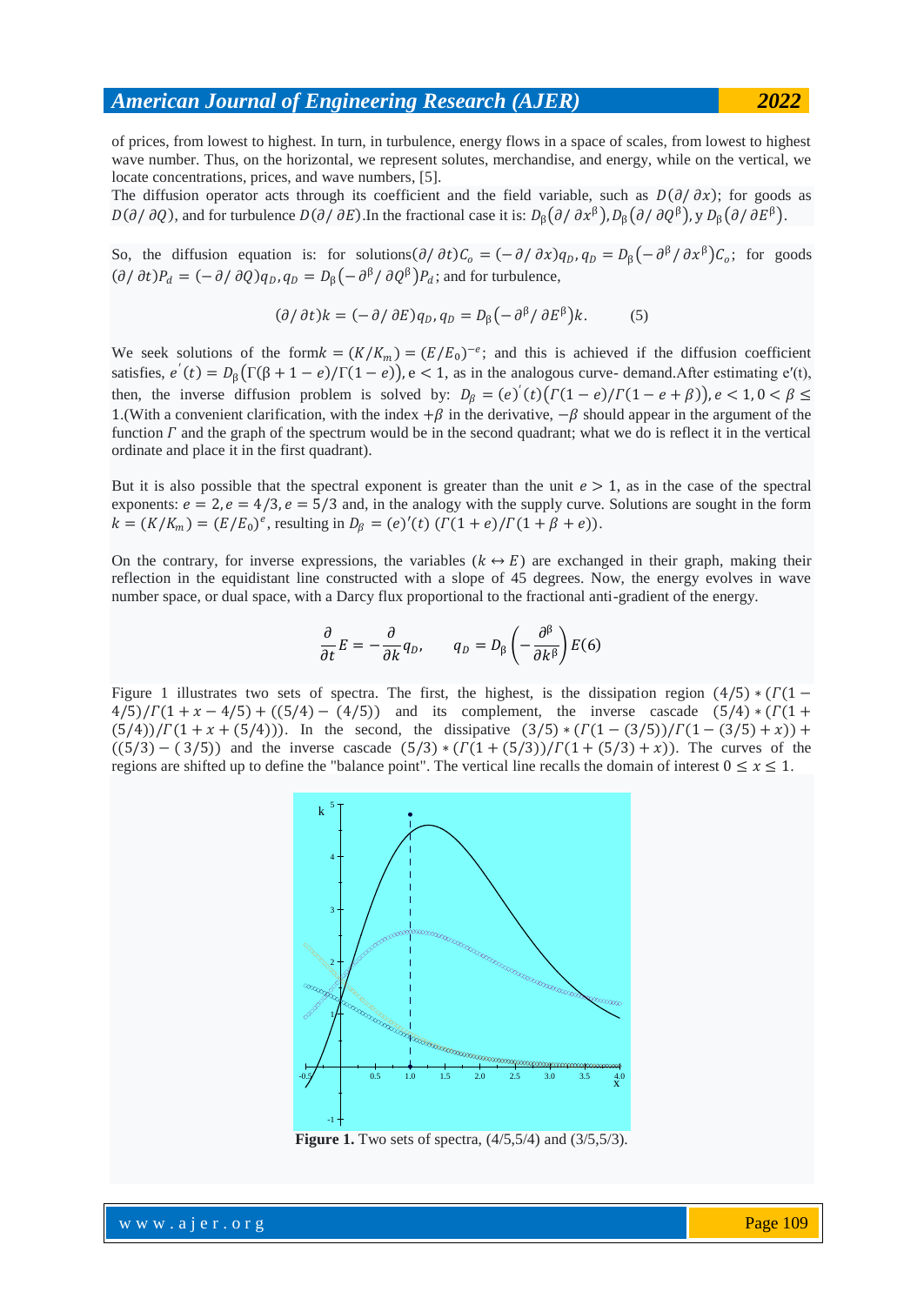# **III. EDDY-VISCOSITY**

According to Boussinesq, 1871, the eddy viscosity is represented by the product of the average rms velocity of the particles by the average size of the eddies or vortices. If we know the speed distribution, we could find the mean rms speed, but in particular the friction speed is one of these, so we think of the rms as proportional to the friction speed,  $v_{\varepsilon} = v_{rms} * \langle l \rangle = a * u_f * \langle l \rangle$ .

From a second source, the rate of transfer of kinetic energy in the dual space, the cascade process from the vortices with lower wave number to those with higher, is approximated by the ratio between the quadratic speed and the time interval of the considered level, reason why it is given by the quotient between the cubic velocity and the size of the vortices of the aforementioned level; in particular, the transfer rate near the boundary object will follow this same ratio of the cube of the frictional velocity divided by the size of the largest vortices.Consequently, the frictional velocity is expressed by the cube root of the product of the transfer rate and the size of the largest vortices near the boundary,  $\varepsilon = u_n^2/\Delta t_n = u_n^3/l_n$ , and in particular  $u_f = (\varepsilon l_0)^{1/3}$ .

Now combining the two sources it would be:  $v_{\epsilon} = au_f * \langle l \rangle = a(\epsilon l_0)^{1/3} * \langle l \rangle = a(\epsilon l_0^4)^{1/3} * \langle l \rangle / l_0$ , or  $v_{\epsilon} =$  $cte(l/l_0)$  or else in terms of wavenumbers:  $v_{\varepsilon} = cte\langle k/k_0 \rangle^{-1}$  with the constant spectral exponent equal to -1. If  $\nu_{\varepsilon} = \nu_2 a (u_f l_0 / \nu_2) \langle l/l_0 \rangle = \nu_2 a R_{\varepsilon f} \langle l/l_0 \rangle$ , with  $R_{\varepsilon f} = u_f l_0 / \nu_2$ , or  $\nu_{\varepsilon} = a (\varepsilon l_0^4)^{1/3} \langle l/l_0 \rangle$ . Thus, the constant a must be similar in valuetotheVonKármánconstant,  $a \approx 0.4 = 1/2.5$ . But in addition, this could be representedby:  $v_{\varepsilon} = cte \langle l/l_0 \rangle^{(\beta + 1/3)} \big|_{\beta = 2/3} = cte \langle l/l_0 \rangle^1$ .

In Figure 1 and in the position  $\beta = e = (4/5) < 1$ , we draw a vertical line. We find its inverse image by its reflection in the diagonal inclined 45 degrees, now it is a horizontal line that cuts the axis at  $k = (4/5) < 1$ , we move it up by the amount  $((5/4) - (4/5))$ , now cuts the vertical axis at  $((4/5) + ((5/4) - (4/5)) = (5/4)$ , coinciding with  $(5/4) * ((\Gamma(1 + (5/4)))/(\Gamma(1 + x + (5/4))))|_{x=0} = (5/4)$ . This is the line that represents the eddy-viscosity.

# **IV. ALPHA-VISCOSITY**

We had defined  $v_\alpha = v_2 l^{\beta - 1}$ , with the time variable located in  $v_2$ , now we make it explicit in the first factor, writing  $v_{\alpha} = (v_2/l^2)l^{\beta+1}$ . On the other hand, in the direct cascade we have  $l_n = u_n \Delta t_n$  or  $(l_n/u_n) = \Delta t_n$ , and the transfer rate of energy  $\varepsilon \sim u_n^2/4t_n$  or  $\Delta t_n \sim u_n^2/\varepsilon$ ; but since  $\Delta t_n \sim l_n^2/\nu_2$ , we affirm that  $\nu_\alpha = (\varepsilon/u_n^2)l_n^{\beta+1}$ , and in particular  $v_{\alpha 0} = (\varepsilon / u_0^2) l_0^{\beta + 1}$ ; so in dimensionless form it remains:  $(v_{\alpha}/v_{\alpha 0}) = (u_0^2 / u_n^2) (l_n^{\beta + 1} / l_0^{\beta + 1})$  or  $(\nu_{\alpha}/\nu_{\alpha 0}) = ((\varepsilon l_0)^{2/3}/(\varepsilon l_n)^{2/3})(l_n^{\beta+1}/l_0^{\beta+1})$ ; that is

$$
(\nu_{\alpha}/\nu_{\alpha 0}) = (l_n/l_0)^{\beta + 1/3}.
$$
 (7)

With  $\beta \to 1$ , we obtain the Richardson's law in the atmosphere, from 1926,  $(l_n/l_0)^{\beta+1/3} \to (l/l_0)^{1+1/3}$  $(l/l_0)^{4/3}$ .

A correspondence can be established between  $a = e * (T(1-e)/T(1-e+x))$ ,  $e < 1$ , and  $(a)^{x+1/3}$ , as so that given x, there exists a a and a constant C such that  $a = C(e * \Gamma(1-e)/\Gamma(1-e+x))^{1/(x+13)}$ .

$$
e * (T(1-e)/T(1-e+x)) \to (a)^{x+1/3} \tag{8}
$$

It can be illustrated with the example of  $(4/5) * (T(1-4/5)/T(1-(4/5)+\beta)) \rightarrow (a)^{\beta+1/3}, (1/3 < \beta \leq$ 4/3), but for our purposes, it is only valid until  $\beta \leq 1$ . In the upper region of the spectrum, it is observed that  $a = (k/k_r) > 1$ ,  $k_r$  being the minimum of this upper region; and then,  $a = (l_r/l) > 1$  or  $l < l_r$ , so with increasing wavenumbers, the vortices get smaller and smaller until they reach the dissipative length or Kolmogorov length,  $l_d = \eta$  and  $\eta^4 = (1/\varepsilon)v_2^3$ .

While in the lower region of the spectrum, with increasing  $\beta$ ,  $\alpha$  decreases, so that  $\alpha$  represents  $k$ ; and since it is less than 1, it will be  $a = (k/k_r) < 1$ , then  $a = (l_r/l) < 1$ , being  $l_r$  the minimum in this lower region; so, the vortices get bigger and bigger and display a reverse cascade. We can place hurricanes in this accretion region of the spectrum.

On the other hand, according to Chorin, 1988, [7], the spectral exponent must grow with the growth of the index  $β$ ,  $(de/dβ) > 0$ . For a given value of  $e > 1$ , example (5/4), we draw a horizontal line and find a  $β_1$ , now we increase the exponent, example (5/3), and the slice shifts to the right giving a  $\beta_2 > \beta_1$ . However, in the upper region the opposite happens.We note that the above shift is analogous to "inflation" in economics, where the shift in the direction of price growth leads to a decrease in the quantity consumed. In our context, we will interpret it as less energy consumption by the vortices, and then their growth will slow down. On the other hand, in the dissipation region, the analogy will be with inflation due to a decrease in supply, or scarcity, then the vortices will deliver less energy to the medium, as if the fluid were more viscous. Thus, in Figure 1, we would have  $k_{d1} > k_{d2}$ , or else  $l_{d2} > l_{d1}$ .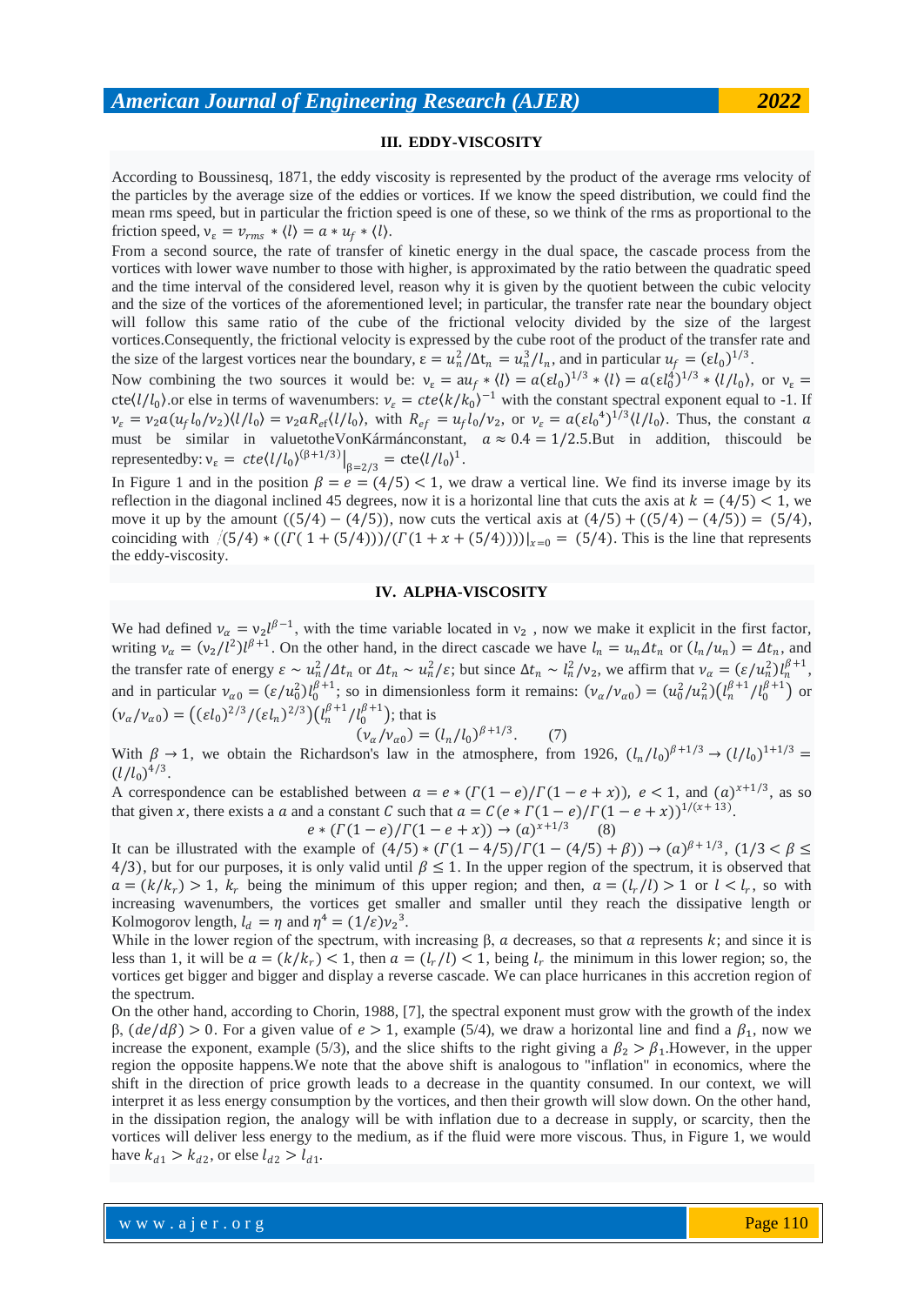#### **V. PROBABILITY DENSITIES**

In the evolution of wave numbers in energy spaces, these wave numbers flow from the lowest to the highest energy vortices. We see the possibility of this flow between vortices as a Bernoulli random variable,  $P(\xi = 1)$ p,  $P(\xi = 0) = 1 - p = q$ . Then, for n successive independent and homogeneous tests,  $\xi_i$ , i  $\in \{1, n\}$  of parameter p, where each step occurs with a probability proportional to  $p^{i-1} q^{n-i}$ . We find the constant with the normalization condition and it results, the inverse of a Beta function dependent on the pair of exponents  $(i, n - i + 1)$ . Then we vary the number of trials and consider the function  $f(1 + \beta, n) = B(\beta + 1, n + 1) =$  $\int_0^1 \bar{p}^{\beta} \bar{q}^n d\bar{p}$ , we make the change  $\bar{p} = p/n$ ,  $d\bar{p} = (1/n)dp$  and the evaluation  $\bar{p} = 1$  produces  $p = n$ ; then we 0 obtain,  $f(1 + \beta, n) = \int_0^n p^\beta q^n dp$ . Next, we change  $\beta$  to  $\beta$ -e and then we allow the number of trials to be arbitrarily large, so we approach the limit  $n \rightarrow \infty$  and obtain,

$$
f(1+(\beta-e),n) \xrightarrow{n \to \infty} \Gamma(1+(\beta-e)) \qquad (9)
$$

The above sequence suggests a gamma-like function for the probability density. But our model is predator-prey, in the sense that vortices with larger wavenumbers act as predators and those with smaller numbers as prey, maintaining symmetry. With these elements in mind, we follow a method similar to that of the distribution of Burr, defining a generating function, a function that must be non-negative. We calculate the integral of the generating function and exponentiate by changing the sign. We add the unit and invert, [8].

We obtain a consequence function of the generator:  $g(x) \mapsto G_{od}(x) = 1/(1 + exp(-\int_{-\infty}^{x} g(\bar{x}) d\bar{x})$ . We choose as the generating function the negative of the digamma function, which is the negative of the logarithmic change of the gamma function:  $g(x) = -F_\Gamma(x) = -(d\Gamma/\Gamma)(1 + x) = -(d/dx)ln\Gamma(1 + x)$ . We integrate and change the sign to obtain the logarithm of the gamma function:  $-\int_{-\infty}^{x} g(\bar{x}) d\bar{x} = ln\Gamma(1+x)$ . We exponentialize and the gamma function results:  $exp(-\int_{-\infty}^{x} g(\bar{x}) d\bar{x})$  $\int_{-\infty}^{\infty} g(\bar{x}) d\bar{x}$  =  $\Gamma(x + 1)$ . We add the unit: 1 +  $\Gamma(x + 1)$ . We invert:  $G_{od}(x) = (1/(1 + \Gamma(1 + x)))$ . Finally, we shift the domain of x and perform a convolution product centered at  $x = 3/2$ . The result is  $G_d(x) = (1/(1 + \Gamma(x)))(1/(1 + \Gamma(3 - x)))$  and its plot shows a mound-like appearance similar to the predator- prey. Its maximum in 3/2 takes the value  $(1/((1/2)\sqrt{\pi}+1)^2) = 0.28107$ and the area that normalizes the mound is 0.55963.

To verify the non-negativity of the generator, we see that the digamma function is between two logarithmic:  $log(x) - (1/x) \leq F_r(x) \leq log(x) - (1/2x)$ . We check the null value of the upper one:  $log(x) - (1/2x) =$ 0, or  $x \log x = (1/2)$ , we invert, and we obtain the Lambert function evaluated in (1/2),  $W(1/2) = 0.35173$ , so  $x = e^{W(1/2)}$ ,  $x = 1.4215$ . The domain of the digamma is  $x = \beta - e$ , which does not reach the value 1.4215. Therefore, in the considered domain the non-negativity of the generating function is ensured.

Figure 2 shows the probability density associated with the dissipation region,  $(1/(1 + \Gamma(x)))(1/(1 + \Gamma(3$ x))), a mound centered at 3/2, of height  $1/((1/2)\sqrt{\pi}+1)^2$ , but normalized by the area 0.55963.



**Figure 2**. The probability density associated with the dissipation region.

# **VI. CONCLUSIONS**

 The solutions of the inverse problem, in direct variables, demarcate two regions, the upper one with relatively large wavenumbers and the lower one with small numbers. The upper one has the greatest curvature